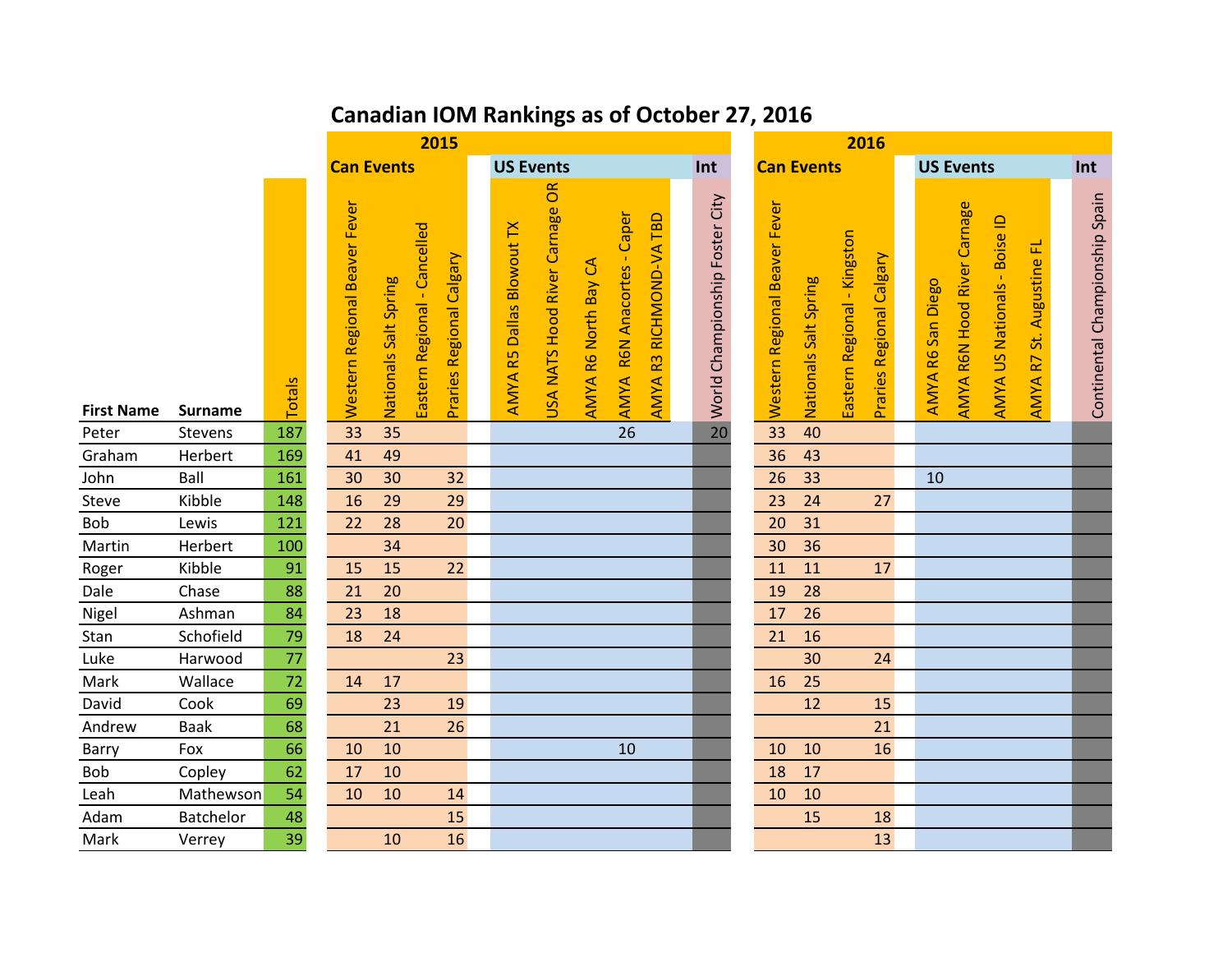| Adrian    | Harrison  | 38               | 14<br>24 |    |  |          |  |
|-----------|-----------|------------------|----------|----|--|----------|--|
| David     | Seager    | 37               | 27       |    |  | 10       |  |
| Derwyn    | Hughes    | 36               |          | 12 |  | 10<br>14 |  |
| Fred      | Herfst    | 34               | 19       |    |  | 15       |  |
| Rob       | Mulder    | 33               |          |    |  | 13<br>20 |  |
| Colin     | Silkstone | 29               |          | 18 |  | 11       |  |
| Andy      | Slow      | 26               | 26       |    |  |          |  |
| Gunther   | Yip       | 25               |          |    |  | 12<br>13 |  |
| Chris     | Lenke     | 21               |          | 11 |  | 10       |  |
| David     | Cloud     | 20               | 20       |    |  |          |  |
| Lawrie    | Neish     | 20               | 10       | 10 |  |          |  |
| Paul      | Switzer   | 18               |          |    |  | 18       |  |
| Hans      | Konig     | 17               |          | 17 |  |          |  |
| Christian | Pavey     | 14               |          |    |  | 14       |  |
| Dave      | Taylor    | 13               | 13       |    |  |          |  |
| Quinn     | Baak      | 13               |          | 13 |  |          |  |
| Michael   | Steele    | 13               |          |    |  | 13       |  |
| Matt      | Law       | 12               | 12       |    |  |          |  |
| Ole       | Andersen  | 12               | 12       |    |  |          |  |
| Colin     | Aldrige   | 12               |          |    |  | 12       |  |
| Graeme    | Welsh     | 11               |          |    |  | 11       |  |
| Logan     | Baak      | 10               |          | 10 |  |          |  |
| Gerald    | Nutter    | 10               |          |    |  | 10       |  |
| John      | Clay      | 10               |          |    |  | 10       |  |
|           |           | $\mathbf 0$      |          |    |  |          |  |
|           |           | $\boldsymbol{0}$ |          |    |  |          |  |
|           |           | 0                |          |    |  |          |  |

**Points are assigned on the following basis.**

**Participation in ranking event 10 points**

**Running an event 10 points**

**Finish position 1 point for each boat beaten that started in at least one race High place bonus 10 points for 1st, 6 for 2nd, 4 for 3rd, 2 for 4th.**